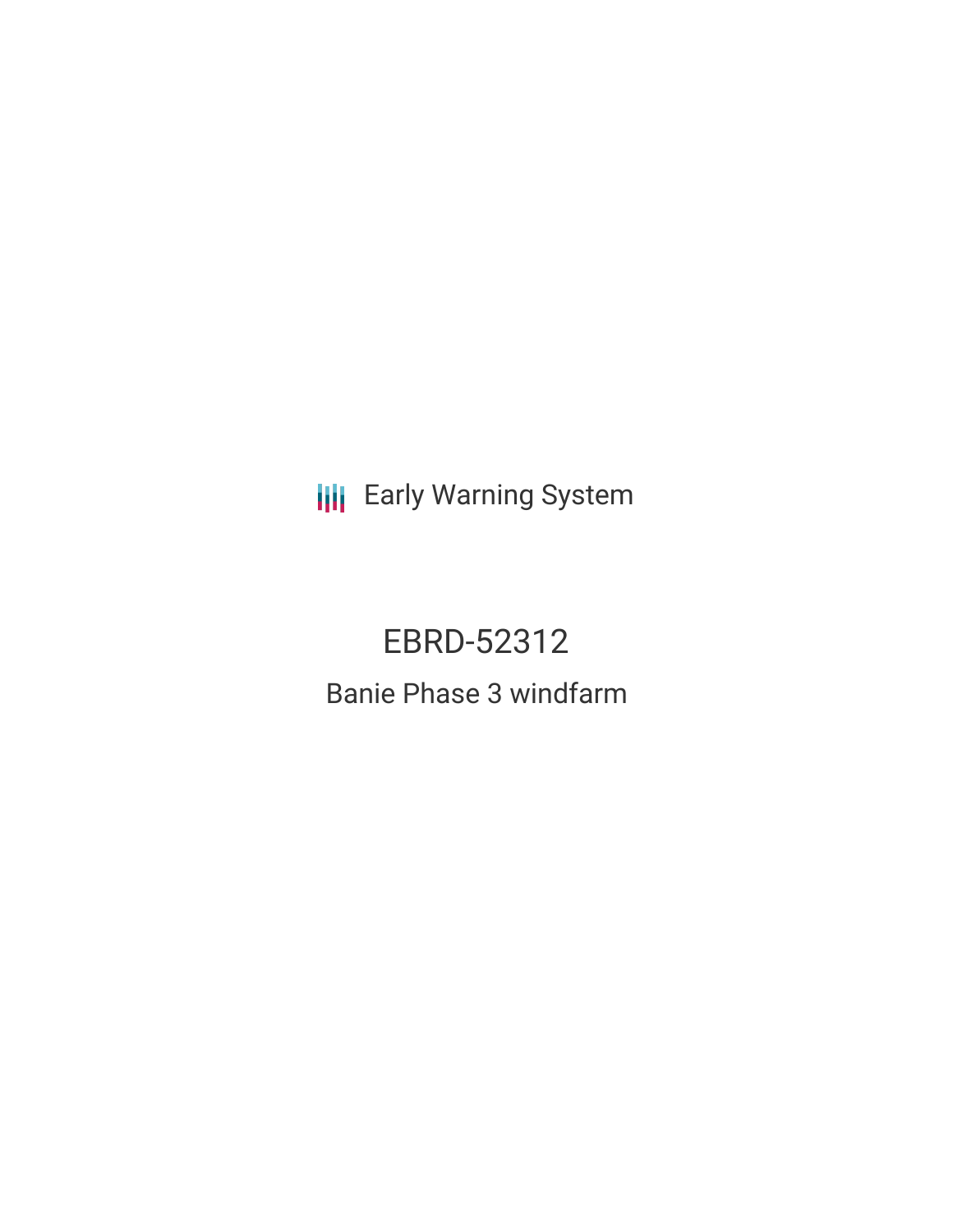

## **Quick Facts**

| <b>Countries</b>              | Poland                                                  |
|-------------------------------|---------------------------------------------------------|
| <b>Financial Institutions</b> | European Bank for Reconstruction and Development (EBRD) |
| <b>Status</b>                 | Approved                                                |
| <b>Bank Risk Rating</b>       | A                                                       |
| <b>Voting Date</b>            | 2021-05-13                                              |
| <b>Borrower</b>               | GABERPOINT INVESTMENTS SP Z OO BANIE 3 SP J             |
| <b>Sectors</b>                | Climate and Environment, Energy                         |
| <b>Investment Type(s)</b>     | Loan                                                    |
| Loan Amount (USD)             | \$47,343.92 million                                     |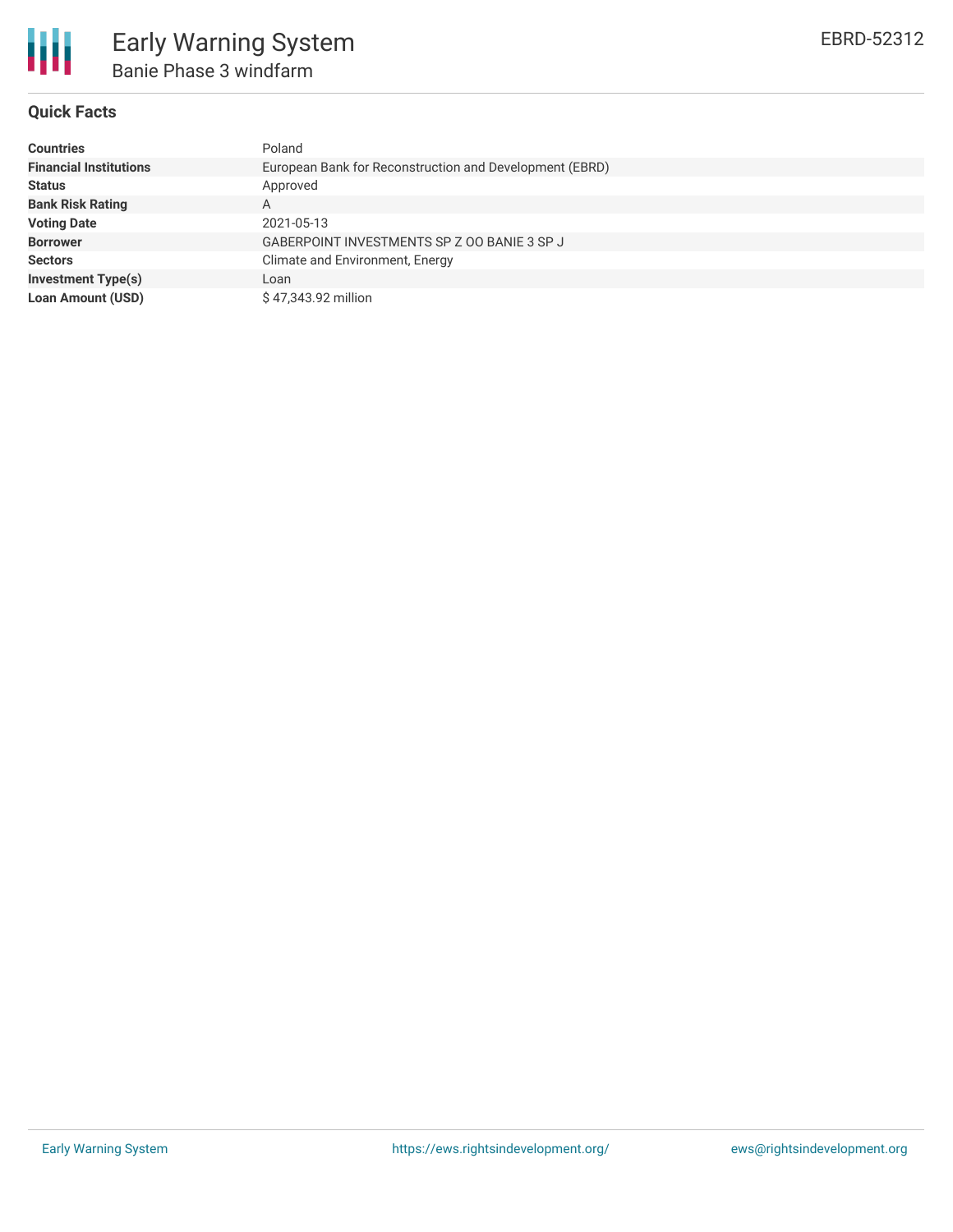

# **Project Description**

According to the bank website, Banie Phase 3 windfarm is a provision of a long-term senior secured loan to Gaberpoint Investments sp. z o.o Banie 3 sp.j. to finance the development, construction, and operation of the 81.4MW Banie Phase 3 wind farm located in north-western Poland. The project will contribute to climate mitigation by increasing the share of renewable energy generation in Poland and add 81.4 MW wind generation capacity to the national energy system. In addition, the project will strengthen the private sector's role in the renewable energy sector in Poland.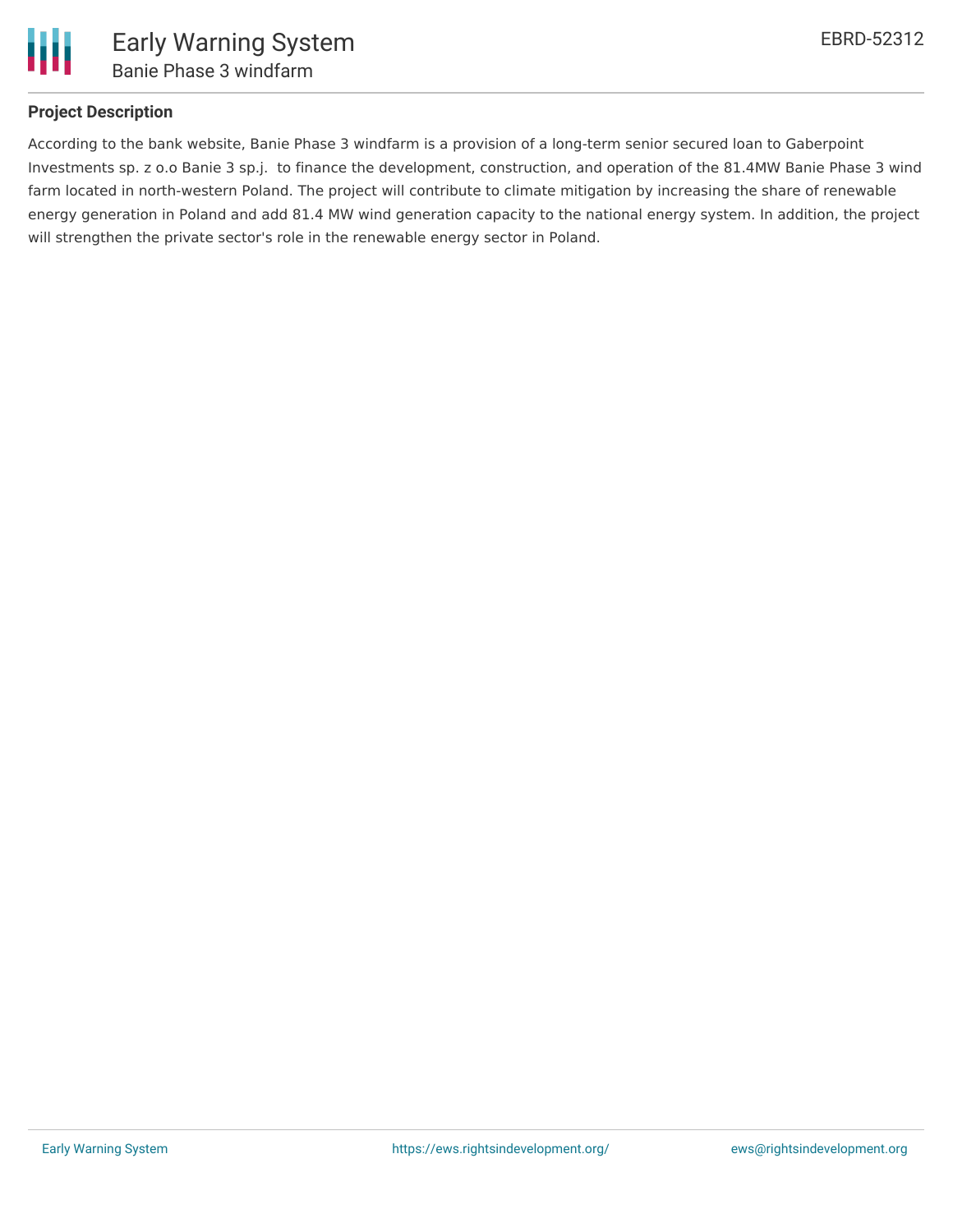

## **Investment Description**

European Bank for Reconstruction and Development (EBRD)